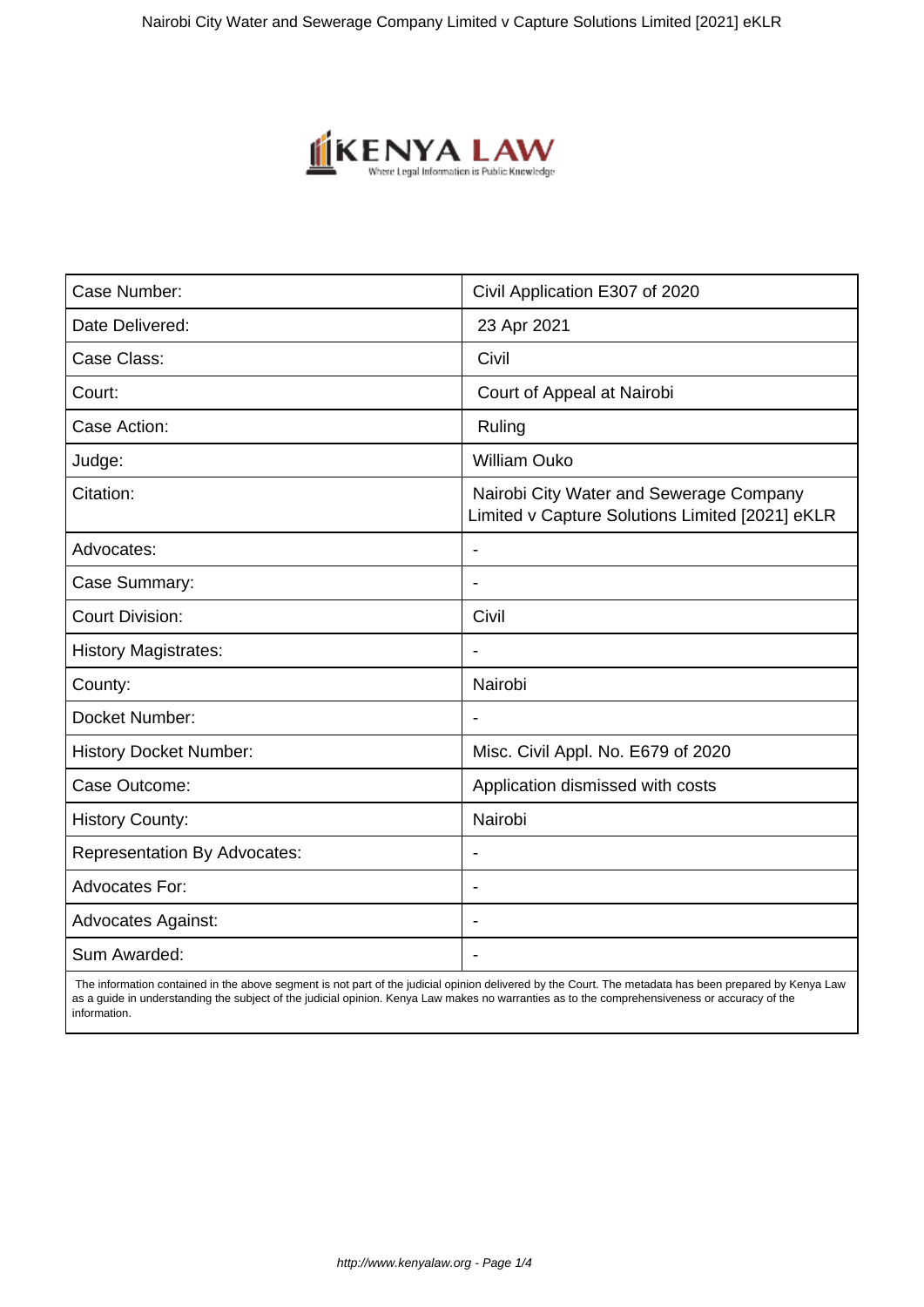#### **IN THE COURT OF APPEAL**

## **AT NAIROBI**

#### **(CORAM: OUKO, (P) (IN CHAMBERS)**

## **CIVIL APPLICATION NO. E307 OF 2020**

### **BETWEEN**

# **NAIROBI CITY WATER AND SEWERAGE COMPANY LIMITED.......APPLICANT**

**AND**

**CAPTURE SOLUTIONS LIMITED..............................................................................RESPONDENT**

*(An application for extension of time to file and serve notice of appeal out of time in an intended appeal from the Orders of the High Court of Kenya at Milimani Commercial & Tax Division Court (Majanja, J.)*

*delivered on 27th August, 2020*

*in*

*Misc. Civil Appl. No. E679 of 2020)*

*\*\*\*\*\*\*\*\*\*\*\**

## **RULING**

The origin of this dispute are two contracts between the parties for the supply, delivery, development, installation, implementation and commissioning of GIS enabled system and meter census at a contract price of Kshs. 39,996,000.00 and Kshs. 118,802,000.00, respectively.

Following a dispute on the amount due under the two contracts, the parties went before a sole arbitrator pursuant to Clause 7.2. In his final award, the arbitrator made an award in favour of the respondent and declared that the applicant was in breach of the two contracts, the applicant was ordered to pay to the respondent a total of Kshs 57,729,720 inclusive of VAT at 16% for breach. The award was to be honoured within thirty days of the date of the decision.

In addition, the arbitrator ordered the applicant to pay to the respondent accrued interest at simple interest of 12% per annum on the said sum of Ksh 57,729,720 from the date of the commencement of proceedings, being  $1<sup>st</sup>$  November, 2018 until payment in full, among other reliefs.

The respondent took out chamber summons under **section 36** of the Arbitration Act for the recognition, adoption and enforcement of the award as a decree of the court.

On  $27<sup>th</sup>$  August, 2020 Majanja, J. allowed the application holding that the applicant had failed to prove that the award was contrary to public policy or that the arbitrator dealt with matters beyond the scope of the reference.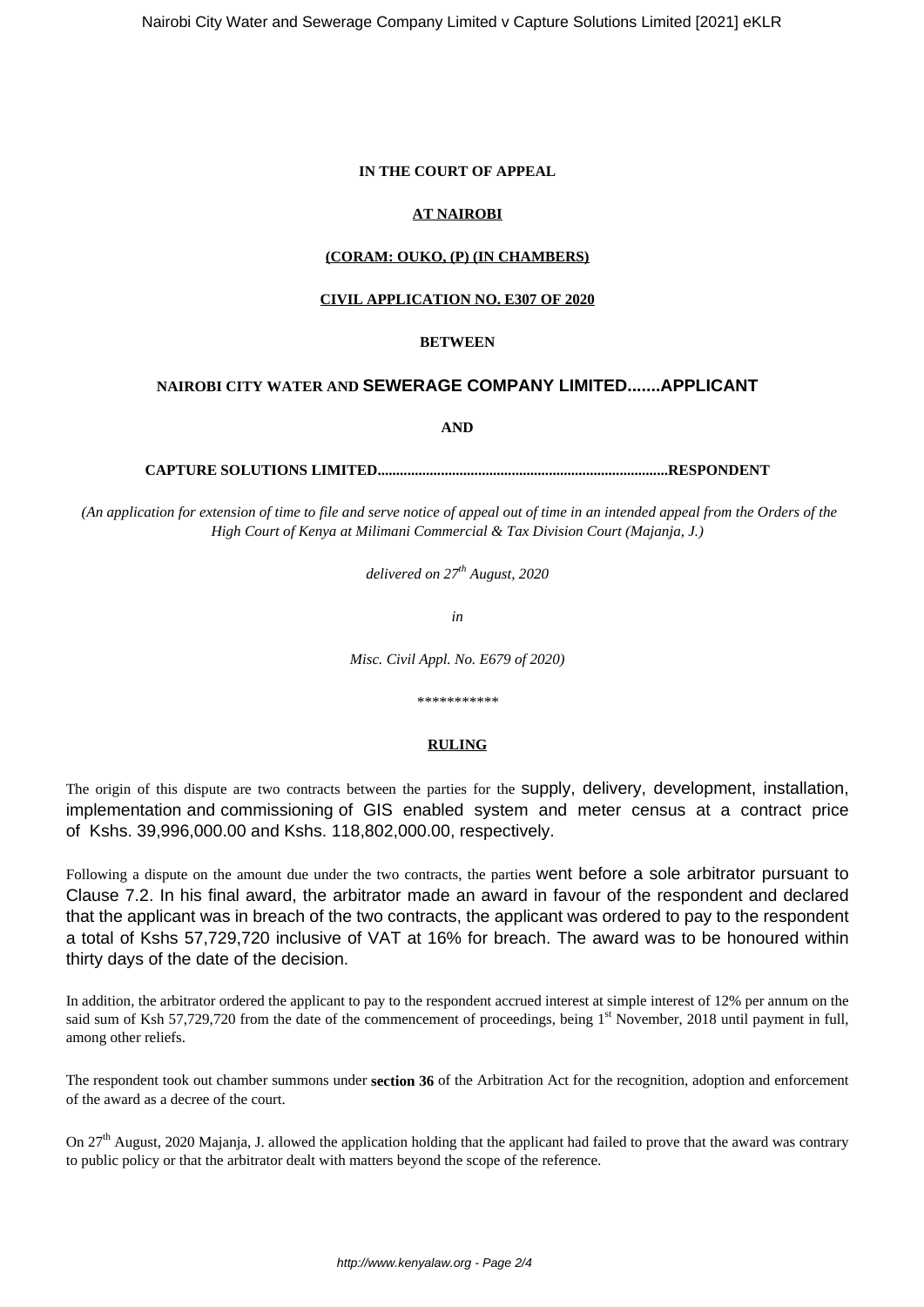On the other hand, the Judge found that the respondent had met the conditions for recognition and enforcement of an award under **section 36** aforesaid. In the result, he allowed the application, effectively granting leave to the respondent to enforce the award as a decree of the court.

The applicant has come before me, as a single judge, with a motion to extend time for it to file and serve the notice of appeal, explaining the delay on **"a deliberate re-examination and scrutiny of facts pertaining to this matter, including seeking a second opinion on the matter, all of which took longer than the period anticipated by Law for the** delay."; that the decision arose at the height of the COVID-19 pandemic which affected institutional operations and the turnaround time in decision-making; that the intended appeal has very reasonable chances of success, considering that the award derogates from the principles of public procurement of prudent, responsible and lawful use of public finances.

In conclusion, the applicant submitted that a delay of 21 days is not inordinate but excusable; and that the intended appeal is arguable; and that, if the decision is not challenged, the applicant faces execution for an unconscionable sum of Kshs. 57, 729, 720, hence the plea for time to be enlarged to enable the applicant to challenge the decision in question.

## For those arguments, the applicant relied on **Thuita Mwangi vs. Kenya Airways Ltd (2003)** eKLR to **Nicholas Kiptoo Arap Korir Salat vs. IEBC and 7 Others** (2014) eKLR.

The respondent, for its part, maintains that the delay was for a period 34 days and not 21 days as suggested by the applicant; that the intended appeal will have little chances of success; that the right of appeal to the High Court and an application to the High Court to set-aside an award are one and the same cause of action; that that right was extinguished when the High Court made an order recognizing the award after hearing arguments by both sides; and that the applicant has since filed another appeal, Civil Appeal No. Nbi. E514 of 2020, which relates to the very matter as the intended appeal.

Finally, the respondent submitted that the Court does not have jurisdiction to entertain the intended appeal, and to interrogate the merits of an arbitral award, in the absence of the High Court's pronouncement on the award.

When considering whether or not to extend time for the reasons given in this application, the single Judge will essentially be exercising a judicial discretion which is wide and unfettered. (See **Leo Sila Mutiso vs. Rose Wangari Mwangi,** Civil Application No. Nai. 255 of 1997).

Though wide and unfettered, the discretion must be exercised judiciously and upon reason rather than arbitrarily, capriciously, on whim, or sentiment. (See. **Julius Kamau Kithaka vs. Waruguru Kithaka Nyaga & 2 Others,** CA. No. 14 of 2013).

Some of the considerations to be borne in mind, and which are certainly not exhaustive of the catalogue, are the length of the delay, the reason(s) for the delay, the possible prejudice that each party stands to suffer; the conduct of the parties; the need to balance the interests of a party who has a decision in his or her favour against the interest of a party who has a constitutionally underpinned right of appeal; the need to protect a party's opportunity to fully agitate its dispute, against the need to ensure timely resolution of disputes; and whether, *prima facie*, the intended appeal has chances of success or is a mere frivolity.

The delay, even of a single day, must be declared and satisfactorily explained. Put differently, no period of delay is inexcusable, so long as it can satisfactorily be explained.

Whether the delay was for 21 or 34 days, the critical question is what the applicant was doing for the period in question. I have reproduced applicant's explanation earlier in this ruling. It however bears repeating that the applicant took the entire period to reexamine and scrutinize **"facts pertaining to this matter, including seeking a second opinion on the matter".** Whichever way this explanation is looked at, it is insufficient to warrant the exercise of a discretion. There is nothing on record to support it.

The moment the High Court pronounced itself on the application for recognition, adoption and enforcement of the award as a decree of the court, and the applicant was aggrieved, it did not require a month to put a two sentence notice of appeal. Yet, in this application, counsel for the applicant is pleading how it is a public body, how the award is to be met from public funds, and how it is